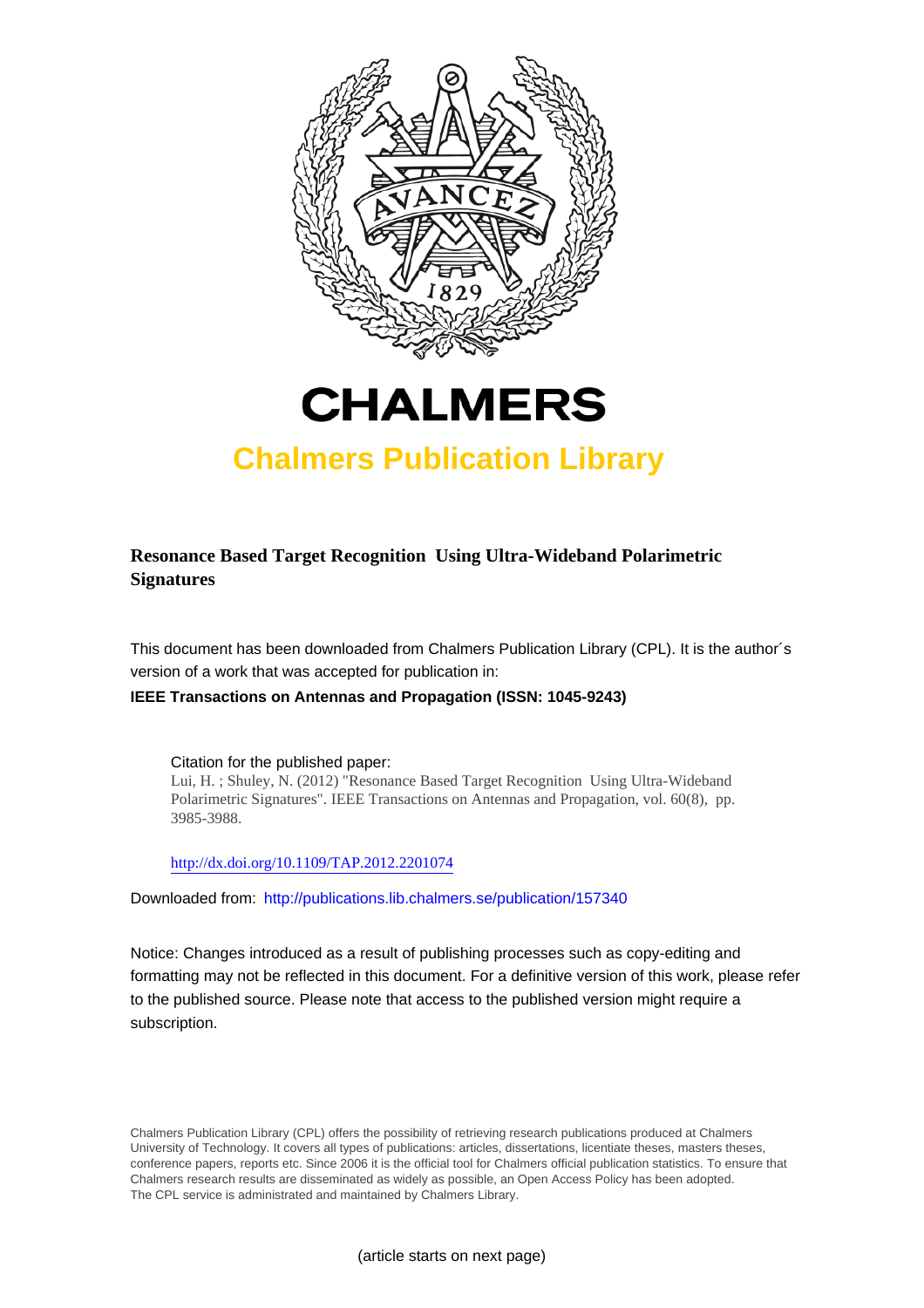# **Resonance Based Target Recognition Using Ultrawideband Polarimetric Signatures**

Hoi-Shun Lui and Nicholas V. Shuley

*Abstract—***Automated target recognition based on resonances embedded in the ultrawideband transient signatures has been of significant research interest throughout the years. In most studies, targets are usually illuminated and measured using a linear polarized basis. This could lead to an incorrect result for target recognition as some resonant modes may not be well excited at that particular incident aspect and polarization state. In this communication, the possibility of using a full-polarimetric ultrawideband target signature is investigated. Target recognition of some simple wire targets using the extinction pulse technique demonstrate that it would be easier to fully excite all of the important resonances using a circular polarization basis with due consideration of the co- and cross-polarized target signatures.**

*Index Terms—***Polarization, resonance-based target recognition, transient electromagnetic scattering, ultrawideband radar.**

#### I. INTRODUCTION

Over the years target recognition based on the natural resonant frequencies (NRFs) embedded in transient electromagnetic target responses has been of significant interest. These NRFs are purely dependent on the physical properties of the target and are independent of both incident aspect and polarization state [1], [2]. The aspect and polarization independence nature allows these NRFs to be an excellent candidate for target classification. Automated target recognition (ATR) algorithms such as  $E$ -Pulse  $[3]$ - $[6]$  were introduced and applied to targets in free space. Recent attempts have been focused on ATR algorithms based on partial/substructure resonances [7]–[9].

To our knowledge, most studies consider the case of an ultrawideband (UWB) transient signature obtained under a single linear polarization excitation and the corresponding co-polarized scattered field is measured. Recent work by Shuley *et al.* [2] considered the polarization dependency of the NRFs. The results showed that the residues of the extracted NRFs vary as a function of the incident linear polarization angle. At some polarization angles, the residues of the NRFs could be so small such that the NRFs are not found in the extraction process. In an ATR scenario, the target orientations are not usually known *a priori* and the chances of the entire dominant NRFs being strongly excited become uncertain. This is one key limitation and weakness of resonance based target recognition. One way to handle this issue is to illuminate the target from a number of linear polarization angles. Especially in ATR of similar targets, it is important that the partial/substructure resonances are well excited [7]. Lui and Shuley [10] investigated different ways of extracting and processing the NRFs from a number of transient signatures obtained from different linear polarization angles. It was concluded that the most accurate approach was probably to obtain

Manuscript received March 01, 2011; revised December 28, 2011; accepted February 25, 2012. Date of publication May 24, 2012; date of current version July 31, 2012.

H.-S. Lui is with the Department of Signals and Systems, Chalmers University of Technology, SE412 96, Gothenburg, Sweden (e-mail: antony.lui@chalmers.se; lui@ieee.org).

N. V. Shuley is with the School of Information Technology and Electrical Engineering, The University of Queensland, St. Lucia, Queensland 4072, Australia (e-mail: shuley@itee.uq.edu.au).

Color versions of one or more of the figures in this communication are available online at http://ieeexplore.ieee.org.

Digital Object Identifier 10.1109/TAP.2012.2201074

a set of NRFs based on data from all linear polarized incident excitations. [11]. However, the price paid is a relatively high computational cost as the number of target signature increases in order to reliably extract all the dominant NRFs.

In this communication, the prospect of using different UWB polarization responses for target recognition is investigated. Without the loss of generality, linear and circular polarized UWB target signatures are considered. Numerical examples of some simple targets will be used to demonstrate the advantages of using polarimetric target signatures. The results show that the residues of the NRFs become less orientation dependent and the dominant NRFs can be extracted from only one polarimetric target signature (low computational cost) without the risk of data corruption and omission of NRF in the selection process [10].

#### II. RESONANCE BASED TARGET RECOGNITION

Upon excitation of the target in free space using a short electromagnetic pulse, the late time of the target signature can be expressed as [1]

$$
r(t) = \sum_{n=1}^{N} a_n e^{\sigma_n t} \cos(\omega_n t + \phi_n), \quad t > T_l \tag{1}
$$

where  $a_n$  and  $\mathcal{O}_n$  are the aspect dependent residues and phase of the  $n^{\text{th}}$  mode respectively and  $\hat{T}_l$  is the onset of the late time period. It is assumed that only  $N$  modes are excited under band-limited short-pulse excitation. The NRFs are given by  $s_n = \sigma_n \pm j \omega_n$ , where  $\sigma_n$  and  $\omega_n$ are the damping coefficients and resonant frequencies respectively.

If we describe the entire scattering problem at a particular frequency numerically via an integral equation formulation, it is well known that the integral equation can be written in matrix form and solved via moment method. In general, it can be written as

$$
[\mathbf{Z}][\mathbf{I}] = [\mathbf{V}] \tag{2}
$$

where  $\mathbf{Z}$  is the impedance matrix that corresponds to the target geometry, [I] is a column vector corresponding to the unknown current induced on the target and  $[V]$  is a column vector corresponds to the excitation. According to the singularity expansion method (SEM), the NRFs correspond to the singularities of the  $[\mathbf{Z}]$  matrix and can be extracted using a typical (complex) root searching method such as Muller's method [1]. It is apparent that the NRFs are purely dependent on the target geometry and they are independent of the excitation vector  $[V]$ . However, the residues of the NRFs do vary as a function of the excitation vector. This explains the situation why some NRFs cannot be retrieved at certain transmitting/receiving configurations [12].

#### III. NUMERICAL EXAMPLES

To investigate how the excitation and receiving polarization states affect the performance of resonance based target recognition, numerical examples of three wire targets were studied. These consisted of a vertical wire segment (main body) of 1 m and a horizontal wire segment of  $r = 0.3$  m (Target 1) and 0.2 m (Target 2) respectively, located at the centre of the main body, as shown in Fig. 1(a). Target 3 has the same horizontal wire segment of 0.3 m except it is located at 0.2 m away from the end of the main body, as shown in Fig. 1(b). The targets are excited with linear polarized plane wave with vertical  $(V)$ and horizontal  $(H)$  polarization. The electromagnetic scattering problems are solved using moment method solver FEKO [13] in the frequency domain from 3.9 MHz to 2 GHz with 512 equally spaced samples. The thin wire approximation is used here with the radius of 10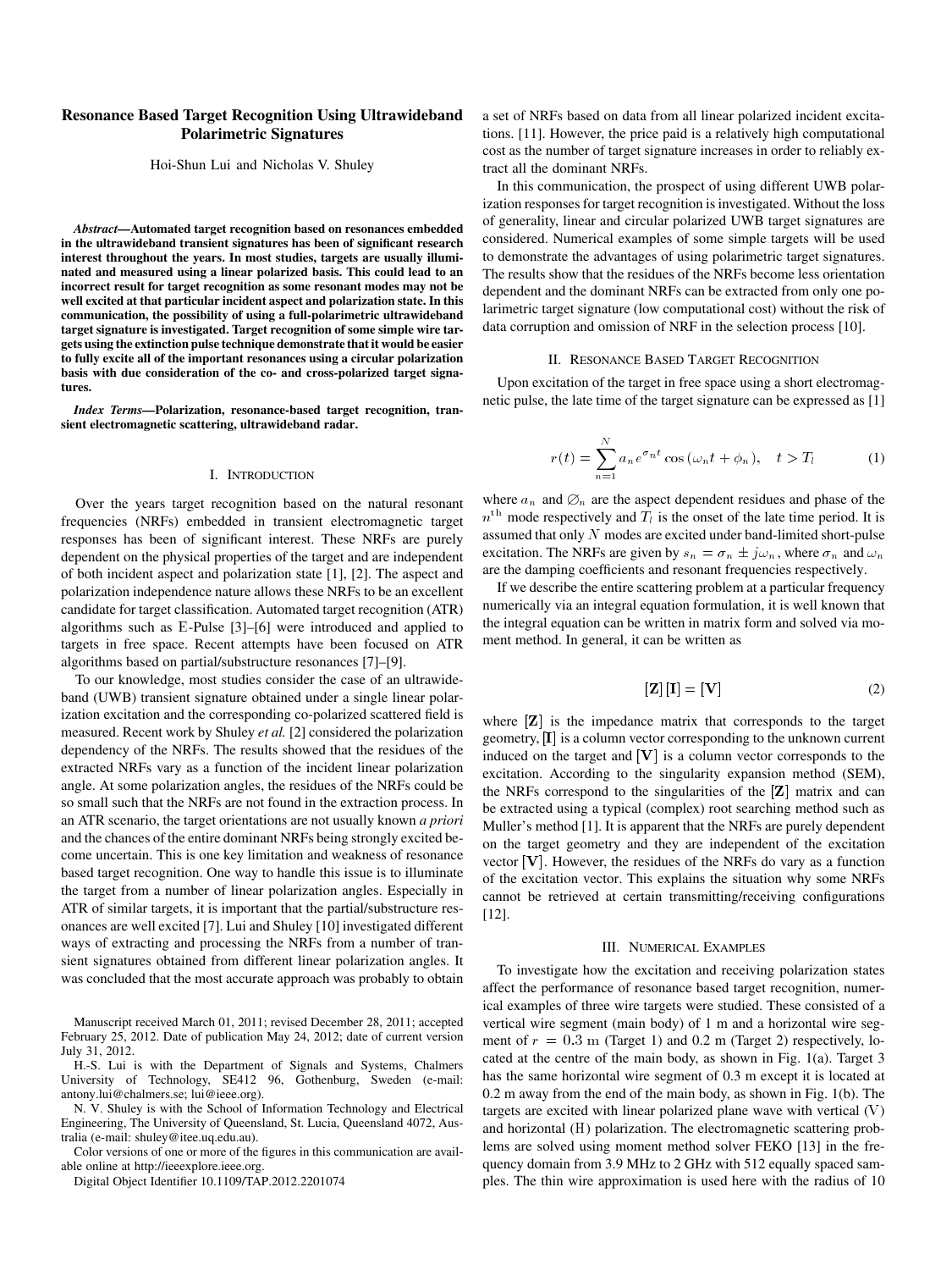

Fig. 1. Wire targets and corresponding excitation polarization references. (a) Target 1:  $r = 0.3$  m, Target 2:  $r = 0.2$  m and (b) Target 3.

 $\mu$ m. The scattered far-fields of both co- and cross-polarization are measured in the monostatic direction. The four components in the Sinclair scattering matrix [15],  $[S(H, V)] = \begin{bmatrix} S_{HH} & S \\ S_{HH} & S_{HH} \end{bmatrix}$  $_{HV}$  $S_{VH}-S$  $_{VV}$  scattered far field with an incident plane wave with linear polarization , that relates the in the frequency domain, are obtained. Using the transformation described in [15], the scattering matrices in the circular polarization basis  $[S(L,R)] = \begin{bmatrix} S \\ S \end{bmatrix}$  $S_{LL}$  $S_{LR}$  $S_{RL}$  -  $S$  $\mathcal{S}_{RR}$ at each frequency sample can be determined. Here,  $\overline{L}$  and  $\overline{R}$  correspond to left-hand and right-hand circular polarization respectively. To obtain the corresponding scattering matrices in time domain, i.e.,  $[S_{(H,V)}(t)] = \begin{bmatrix} S \\ S \end{bmatrix}$  $_{HH}\left( t\right) -S_{HV}\left( t\right)$  $S_{VH}(t)$   $S_{VV}(t)$  and  $S_{VV}(t)$  $\left[S_{(L,R)}(t)\right]=\begin{bmatrix} S_{LL}\left(t\right) & S_{LR}\left(t\right) \ \mathbf{S}_{LR}\left(t\right) & \mathbf{S}_{LR}\left(t\right) \end{bmatrix}$  $S_{RL}(t) = S_{RR}(t)$ , the frequency samples are first windowed via a Gaussian window  $\left[14\right]$  and inverse Fourier transformed to the time domain. Under the monostatic configuration,  $S_{LL}(t)$  =  $S_{RR}(t)$  and  $S_{LR}(t) = S_{RL}(t)$  and thus we only need to consider  $S_{LL}(t)$  and  $S_{LR}(t)$ . Here, the wire segments are perpendicular to each other. Under vertical excitation, the main body is excited but not the horizontal wire segment. Theoretically, the cross-polarized response should be zero in this case and vice versa for horizontal polarization excitation and thus the  $S_{HV}(t)$  and  $S_{VH}(t)$  responses are not considered.

#### *A. NRF of the Wire Targets*

The fundamental resonant frequency for a simple wire segment with length *l* can be approximated by  $f_R = c/(2 \times l)$ , where  $c = 3 \times l$  $10^8$  m/s is the speed of light in free-space. The resonant frequencies of different wire lengths that correspond to the targets are listed in Table I, which gives us some idea of what the extracted NRFs should be and what are they physically corresponding to. To extract the NRF from the polarimetric transient signatures, late time samples from 12 ns to 137 ns are imported to the matrix pencil method [16]. To quantify the energy level of each NRF with respect to the overall energy of the target signature, the Energy Ratio  $(ER_n)$  is used and it is defined as

$$
ER_n = \frac{\int_{t=T_L}^{T_L + W} \left| a_n e^{(\sigma_n + j\omega_n)t} \right|^2}{\sum_{n=1}^N \left[ \int_{t=T_L}^{T_L + W} \left| a_n e^{(\sigma_n + j\omega_n)t} \right|^2 \right]} \times 100\% \tag{3}
$$

where the numerator corresponds to the energy level of a particular resonant mode  $n$  and the denominator corresponds to the sum of the energy level of all the resonant modes. The extracted NRFs from  $S_{VV}\left(t\right)$ and  $S_{HH}(t)$  are listed in Table II. The NRFs that correspond to the 1 m wire and horizontal wire segments as well as the spurious modes are denoted as  $*, \#$  and  $\wedge$  respectively. Compared with the estimated resonant frequencies in Table I, it can be seen that mode 1, 2 and 4 corre-



Fig. 2.  $ER_n$  for the NRFs of the targets under different polarization states. (a) Target 1. (b) Target 1. (c) Target 2. (d) Target 2.

TABLE I LENGTHS OF WIRE SEGMENTS AND THEIR CORRESPONDING HALF WAVELENGTH RESONANT FREQUENCIES

| $v = \frac{\lambda}{2}$ | $f_R$  | $2\pi f_R$<br>$\omega_n$<br>$\mathcal{C}$<br>$\mathcal{C}$ | Corresponds to |
|-------------------------|--------|------------------------------------------------------------|----------------|
| 1 <sub>m</sub>          | 150MHz | 3.14                                                       | Main body      |
| 0.33m                   | 455MHz | 9.52                                                       | Main body      |
| 0.3 <sub>m</sub>        | 500MHz | 10.47                                                      | Target 1, 3    |
| 0.2 <sub>m</sub>        | 750MHz | 15.70                                                      | Target 2       |
| 0.15m                   | 1GHz   | 20.94                                                      | Main body      |
| 0.1 <sub>m</sub>        | 1.5GHz | 31.42                                                      | Target 1, 3    |

spond to the fundamental and higher order resonances of the 1 m main body of the three targets and mode 6 corresponds to the fundamental resonance of the horizontal wire segment of each target. As listed in Table II, it is found that modes 1 to 5 are extracted from  $S_{VV}(t)$  for Target 1 and 2 and they are identical. The corresponding  $ER_n$  values are shown in Fig. 2(a) and (c) and found that most of the energy corresponds to mode 1. For the case of  $S_{HH}(t)$ , only modes 6 and 7 are excited with almost all the energy contributed to mode 6, which is the fundamental mode for the horizontal wire segment. Modes 5 and 7 have less than 1% of  $E R_n$  and they are not found in other polarization states. They are spurious modes resulting from the extraction process.

The corresponding results under circular polarization basis are shown in Table II and Fig. 2. Modes 1 to 4, which correspond to the NRF of the 1 m main body, are well excited in both  $S_{LL}(t)$  and  $S_{LR}(t)$  for Target 1 and 2 with more than 80% of energy for the targets. Mode 6 for Target 1 and 2 (marked as #), corresponding to the short wire segment of each target, are reasonably well illuminated with more than 15% and 8% of energy respectively. To sum up, when the targets are illuminated using linear polarization, some NRFs could be weakly excited. It can be seen visually in Fig. 2(a) and (c) that only mode 1 to 4 are excited for  $S_{VV}(t)$  and mode 6 for  $S_{HH}(t)$ . When the target is illuminated using circular polarization, it is clearly shown in Table II and Fig. 2(b) and (d) that the NRF for both the 1 m main body and the horizontal wire segment, i.e., modes 1 to 4 and 6, are well illuminated.

## *B. Target Recognition via* E-Pulse

To probe further, the E-Pulse technique and the target signatures under different polarization basis are used to investigate the ATR performance under different polarization states. The E-Pulses for each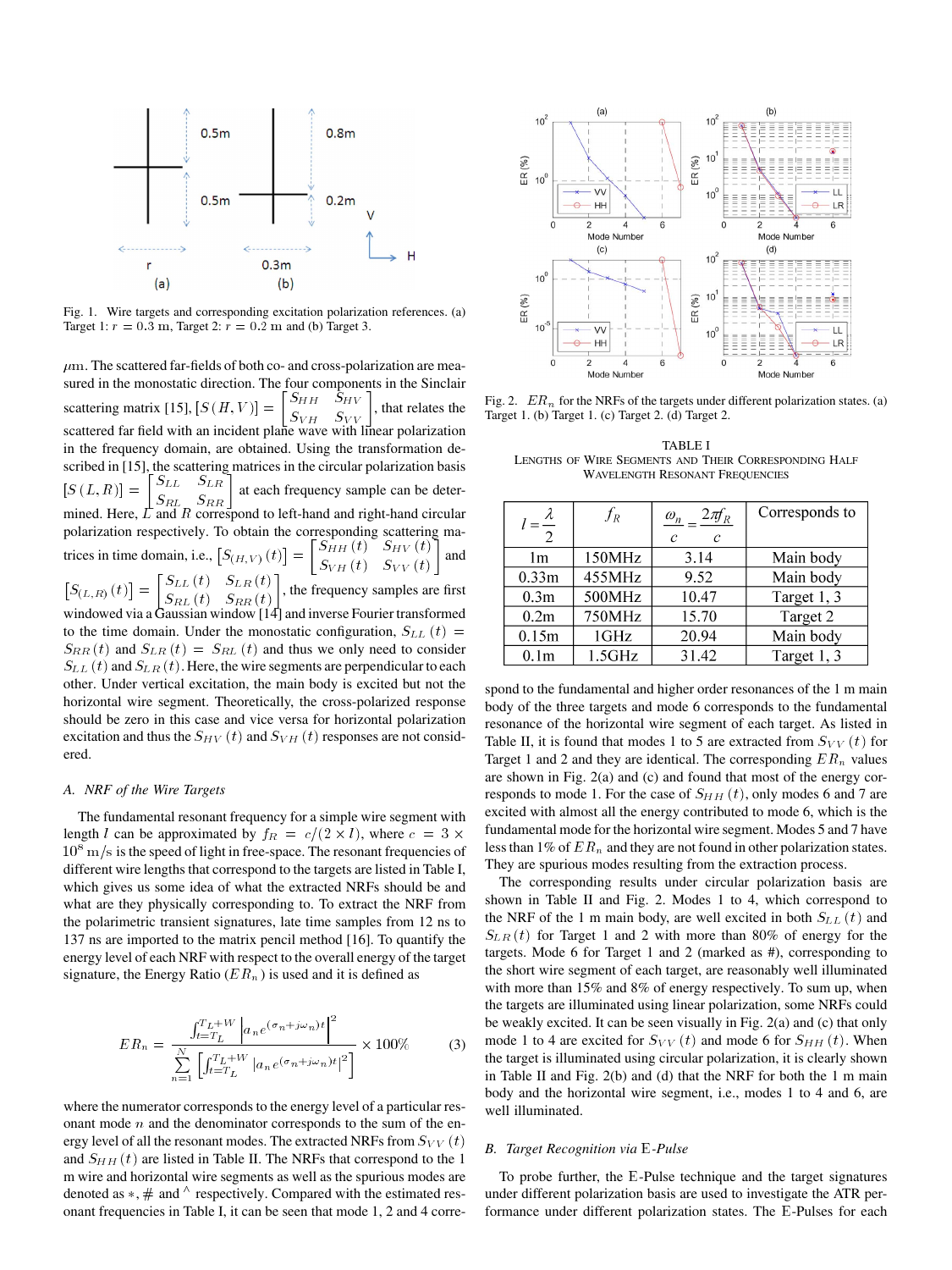|  |  | <b>TABLE III</b> |                                                                                        |  |  |
|--|--|------------------|----------------------------------------------------------------------------------------|--|--|
|  |  |                  | ATR USING TARGET SIGNATURES UNDER DIFFERENT POLARIZATION BASIS USING E-PULSE TECHNIOUE |  |  |
|  |  |                  | WITH THE CORRESPONDING $DR_{n,q}$ (DB) VALUES ( $p \neq q$ )                           |  |  |

| $DR_{p,q}$ | (a) $S_{VV}(t)$ |       |          | (b) $S_{HH}(t)$ |       |       | (c) $S_{LL}(t)$ |       |       | (d) $S_{LR}(t)$ |       |          |
|------------|-----------------|-------|----------|-----------------|-------|-------|-----------------|-------|-------|-----------------|-------|----------|
| (dB)       | $p=1$           | $p=2$ | $p = 3$  | $p=1$           | $p=2$ | $p=3$ | $p=1$           | $p=2$ | $p=3$ | $p=1$           | $p=2$ | $p=3$    |
|            |                 |       |          |                 |       |       |                 |       |       |                 |       |          |
| $q=1$      |                 | 0.01  | 42.9     | 0               | 46.6  | 0.002 | $\theta$        | 31.4  | 36.0  | $\theta$        | 38.9  | 42.9     |
| $q=2$      | $-0.01$         | 0     | 42.9     | 126.2           | 0     | 126.2 | 27.0            | 0     | 43.8  | 26.7            | 0     | 44.6     |
| $q=3$      | 65.4            | 65.4  | $\bf{0}$ | $-0.002$        | 53.9  | 0     | 48.4            | 53.1  |       | 43.6            | 49.3  | $\bf{0}$ |

TABLE II EXTRACTED NRFS OF TARGET 1 AND 2

| n              | <b>Target 1</b>                                       | Target 2                                              |  |  |  |  |  |
|----------------|-------------------------------------------------------|-------------------------------------------------------|--|--|--|--|--|
| 1              | $-0.11 \pm j3.06$ (VV, LL, LR)*                       |                                                       |  |  |  |  |  |
| $\mathfrak{D}$ | $-0.17 \pm j9.32$ (VV, LL, LR)*                       |                                                       |  |  |  |  |  |
| $\mathbf{3}$   | $-0.21 \pm j15.61$ (VV)*                              |                                                       |  |  |  |  |  |
|                | $-0.21 \pm j15.61$ (LL)*                              | $-0.24 \pm j15.60$ (LL)*                              |  |  |  |  |  |
|                | $-0.23 \pm j15.61$ (LR) <sup>*</sup>                  | $-0.47 \pm j15.81$ (LR)*                              |  |  |  |  |  |
| 4              | $-0.24 \pm j21.93$ (VV,LL,RR)*                        |                                                       |  |  |  |  |  |
| 5              | $-0.22 \pm i28.31$ (VV) <sup><math>\land</math></sup> |                                                       |  |  |  |  |  |
| 6              | $-0.40 \pm j10.18$ (HH)#                              | $-0.63 \pm j15.26$ (HH)#                              |  |  |  |  |  |
|                | $-0.40 \pm j10.18$ (LL)#                              | $-0.62 \pm j15.30$ (LL)#                              |  |  |  |  |  |
|                | $-0.39 \pm j10.17$ (LR)#                              | $-0.80 \pm j15.51$ (LR)#                              |  |  |  |  |  |
| 7              | $-0.64 \pm j31.17$ (HH) <sup><math>\land</math></sup> | $-0.02 \pm j15.02$ (HH) <sup><math>\land</math></sup> |  |  |  |  |  |

target at each polarization state are constructed using the extracted NRF at each polarization state [4] and then convolved with the target signatures from different targets but with the same polarization state. Both the E-Pulses and target signatures are re-sampled as usually the sampling rate of the  $E$ -Pulse and the target signatures are not the same [6]. Here, the Discrimination Ratio  $(DR_{p,q})$  is used to quantify the ATR performance, given by [3], [6], [7]

$$
DR_{p,q} = 10\log_{10}\left[\frac{\left[\int_{T_L}^{T_L + W} (e_q(t) \cdot r_p(t))^2 dt\right]}{\left[\int_{0}^{T_e} e_q^2(t) dt\right]} - \frac{\left[\int_{0}^{T_L + W} (e_p(t) \cdot r_p(t))^2 dt\right]}{\left[\int_{0}^{T_e} e_p^2(t) dt\right]}\right]
$$
(4)

where  $W$  is the duration of the observation window. The results are tabulated in Table III. With almost identical NRFs extracted from the target signatures, the E-Pulse technique fails to recognize between Target 1 and 2 for the case of  $S_{VV}(t)$ , with  $DR_{1,2}$  and  $DR_{2,1}$  values near to 0 dB. For the case of  $S_{HH}(t)$ , the horizontal wire segments of the two targets are well excited and  $DR_{1,2}$  and  $DR_{2,1}$  values of 46.6 dB and 126.2 dB are obtained, which indicates successful target recognition. For the case of Target 1 and 3, both have the same horizontal wire segment and the E-Pulse technique failed to discriminate the two targets. For the case of  $S_{VV}(t)$ , the different positions of the horizontal wire segments resulted in different current distributions on their main bodies. The E-Pulses successfully distinguish between Target 1 and 3 with positive  $DR_{p,q}$  values of 42.9 dB and 65.4 dB. Comparing Target 2 and 3 with different positions and length of the horizontal wire segments, the E-Pulse technique is able to distinguish between the two targets for both  $S_{VV}(t)$  and  $S_{HH}(t)$ .

When the NRFs of both the targets' main body and substructure are well excited under circular polarization, positive values of  $DR_{p,q}$  s result for all cases with values of at least 26 dB, which indicates the -Pulse technique can successfully discriminate the three targets. Such results indicate that using UWB target signatures with circular polarization states can result in a more stable target recognition solution with positive values of  $DR_{p,q}$  resulting for all cases.

### IV. CONCLUSIONS

The possibility of using different polarization states in the UWB ATR has been investigated. Numerical examples of three wire targets under linear and circular polarization states were considered. It was found that the use of circular polarization states can effectively excite the dominant NRFs that corresponds both the main body and the substructure of the targets regardless of the polarization angle in linear polarization states. This leads to more reliable results for target classification and ATR using E-Pulse. Compared to previous studies that require a large number of target signatures (more than 10 [2]) using different polarization angles, only four UWB polarimetric signatures (three for monostatic configuration) are required and NRF extraction is performed only on one target signature, which partially removes the issues of data corruption, NRF selection and computational load. The example presented here deals with targets that have strong linear polarimetric responses. For complicated targets that have strong linear and circular polarimetric response, the use of one polarimetric response may not be sufficient. An alternative solution is to extract the NRFs based on the four polarimetric signatures (or three for monostatic configuration) using the modified MPM algorithm [11]. Computationally this is still less than the case of using more than 10 linear polarized signatures in the extraction process. In summary, this work has opened up another possibility of exploiting full polarimetric data in the context of UWB resonance based target recognition.

#### **REFERENCES**

- [1] C. E. Baum, "The singularity expansion method," in *Transient Electromagnetic Fields*, L. B. Felsen, Ed. New York: Springer-Verlag, 1976, pp. 129–179.
- [2] N. Shuley and I. D. Longstaff, "Role of polarisation in automatic target recognition using resonance descriptions," *Electron. Lett.*, vol. 40, no. 4, pp. 268–270, Feb. 2004.
- [3] P. Ilavarasan, J. E. Ross, E. J. Rothwell, K. M. Chen, and D. P. Nyquist, "Performance of an automated radar target pulse discrimination scheme using E pulses and S pulses," *IEEE Trans. Antennas Propag.*, vol. 41, no. 5, pp. 582–588, May 1993.
- [4] E. Rothwell, K. M. Chen, D. P. Nyquist, and W. Sun, "Frequency domain E-pulse synthesis and target discrimination," IEEE Trans. An*tennas Propag.*, vol. 35, no. 4, pp. 426–434, Apr. 1987.
- [5] A. Gallego, M. C. Carrion, D. P. Ruiz, and A. Medouri, "Extended -pulse for discrimination of conducting spheres," *IEEE Trans. Antennas Propag.*, vol. 41, no. 10, pp. 1460–1462, Oct. 1993.
- [6] H. S. Lui and N. V. Z. Shuley, "Sampling procedures in resonance based radar target identification," *IEEE Trans. Antennas Propag.*, vol. 56, no. 5, pp. 1487–1491, May 2008.
- [7] H. S. Lui and N. V. Z. Shuley, "Radar target identification using a banded E-pulse technique," *IEEE Trans. Antennas Propag.*, vol. 54, no. 12, pp. 3874–3881, Dec. 2006.
- [8] C. E. Baum, "Substructure SEM," in *Ultra-Wideband Short-Pulse Electromagnetics*, F. Sabath, Ed. *et al.* New York: Springer, 2007, vol. 7, ch. 72, pp. 681–689.